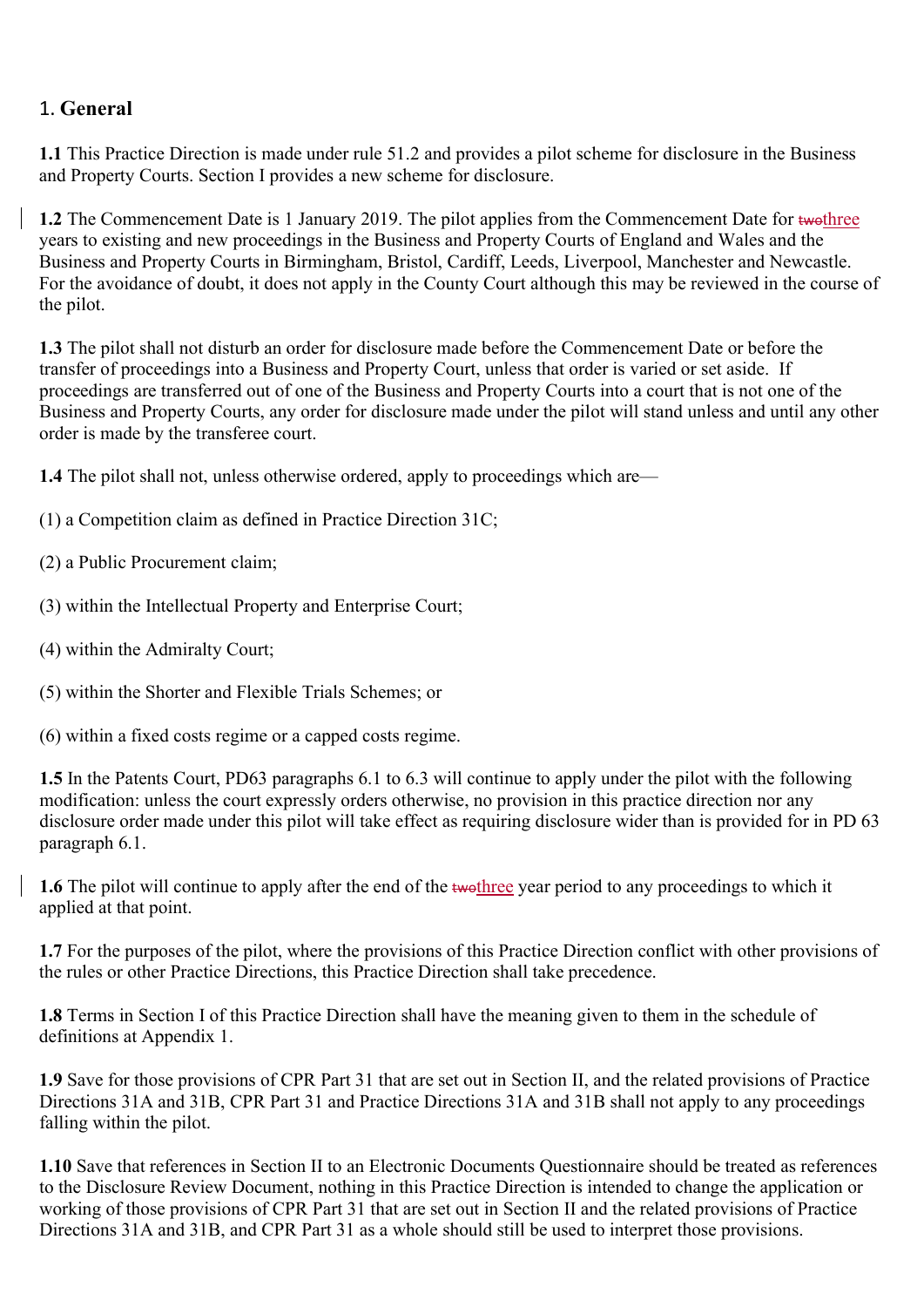# SECTION I

## 2. Principles, "document", "adverse" and "known adverse documents"

 2.1 Disclosure is important in achieving the fair resolution of civil proceedings. It involves identifying and making available documents that are relevant to the issues in the proceedings.

2.2 For the purpose of disclosure, the term "document" includes any record of any description containing information. The term is further defined below.

2.3 The court expects the parties (and their representatives) to cooperate with each other and to assist the court so that the scope of disclosure, if any, that is required in proceedings can be agreed or determined by the court in the most efficient way possible.

2.4 The court will be concerned to ensure that disclosure is directed to the issues in the proceedings and that the scope of disclosure is not wider than is reasonable and proportionate (as defined in paragraph 6.4) in order fairly to resolve those issues, and specifically the Issues for Disclosure (as defined in Appendix 1 paragraph 7.3).

2.5 A "document" may take any form including but not limited to paper or electronic; it may be held by computer or on portable devices such as memory sticks or mobile phones or within databases; it includes e-mail and other electronic communications such as text messages, webmail, social media and voicemail, audio or visual recordings.

2.6 In addition to information that is readily accessible from computer systems and other electronic devices and media, the term "document" extends to information that is stored on servers and back-up systems and electronic information that has been 'deleted'. It also extends to metadata, and other embedded data which is not typically visible on screen or a print out.

2.7 Disclosure extends to "adverse" documents. A document is "adverse" if it or any information it contains contradicts or materially damages the disclosing party's contention or version of events on an issue in dispute, or supports the contention or version of events of an opposing party on an issue in dispute.

2.8 "Known adverse documents" are documents (other than privileged documents) that a party is actually aware (without undertaking any further search for documents than it has already undertaken or caused to be undertaken) both (a) are or were previously within its control and (b) are adverse.

2.9 For this purpose a company or organisation is "aware" if any person with accountability or responsibility within the company or organisation for the events or the circumstances which are the subject of the case, or for the conduct of the proceedings, is aware. For this purpose it is also necessary to take reasonable steps to check the position with any person who has had such accountability or responsibility but who has since left the company or organisation.

## 3. Duties in relation to disclosure

3.1 A person who knows that it is or may become a party to proceedings that have been commenced or who knows that it may become a party to proceedings that may be commenced is under the following duties ("the Disclosure Duties") to the court—

 (1) to take reasonable steps to preserve documents in its control that may be relevant to any issue in the proceedings;

(2) once proceedings have commenced against it or by it and in accordance with the provisions of this pilot scheme, to disclose, regardless of any order for disclosure made, known adverse documents, unless they are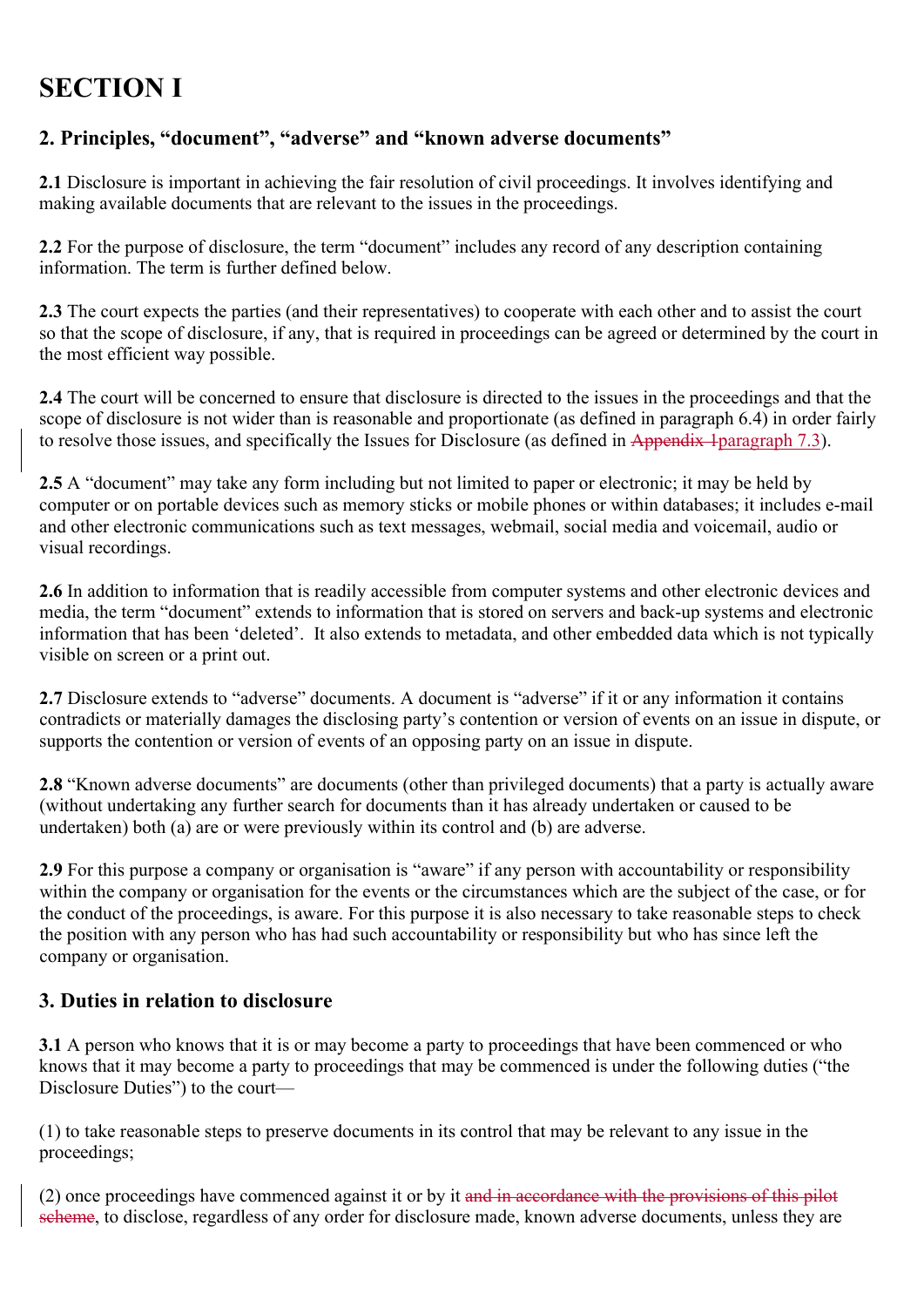privileged; The latest time(s) for disclosing known adverse documents are those set out in paragraphs 9.1 to 9.3);

(3) to comply with any order for disclosure made by the court;

 (4) to undertake any search for documents in a responsible and conscientious manner to fulfil the stated purpose of the search;

 (5) to act honestly in relation to the process of giving disclosure and reviewing documents disclosed by the other party; and

 for Disclosure in the proceedings. (6) to use reasonable efforts to avoid providing documents to another party that have no relevance to the Issues

3.2 Legal representatives who have the conduct of litigation on behalf of a party to proceedings that have been commenced, or who are instructed with a view to the conduct of litigation where their client knows it may become a party to proceedings that have been or may be commenced, are under the following duties to the court—

 (1) to take reasonable steps to preserve documents within their control that may be relevant to any issue in the proceedings;

(2) to take reasonable steps to advise and assist the party to comply with its Disclosure Duties;

 (3) to liaise and cooperate with the legal representatives of the other parties to the proceedings (or the other parties where they do not have legal representatives) so as to promote the reliable, efficient and cost-effective conduct of disclosure, including through the use of technology;

 (4) to act honestly in relation to the process of giving disclosure and reviewing documents disclosed by the other party; and

 document is properly made and the reason for the claim to privilege is sufficiently explained. (5) to undertake a review to satisfy themselves that any claim by the party to privilege from disclosing a

 3.3 The duties under paragraph 3.1 and 3.2 above are continuing duties that last until the conclusion of the proceedings (including any appeal) or until it is clear there will be no proceedings.

 3.4 Where there is a known adverse document but it has not been located, the duty to disclose the document is met by that fact being disclosed, subject to any further order that the court may make.

## 4. Preservation of documents

4.1 Documents to be preserved in accordance with the duties under paragraph 3.1(1) and 3.2(1) above include documents which might otherwise be deleted or destroyed in accordance with a document retention policy or in the ordinary course of business. Preservation includes, in suitable cases, making copies of sources and documents and storing them.

4.2 The duty under paragraph 3.1(1) and 3.2(1) includes—

 (1) an obligation to suspend relevant document deletion or destruction processes for the duration of the proceedings;

(2) in accordance with paragraph 4.3 below, an obligation to send a written notification in any form to all relevant employees and former employees <del>in accordance with paragraph 4.3 below</del>of the party where there are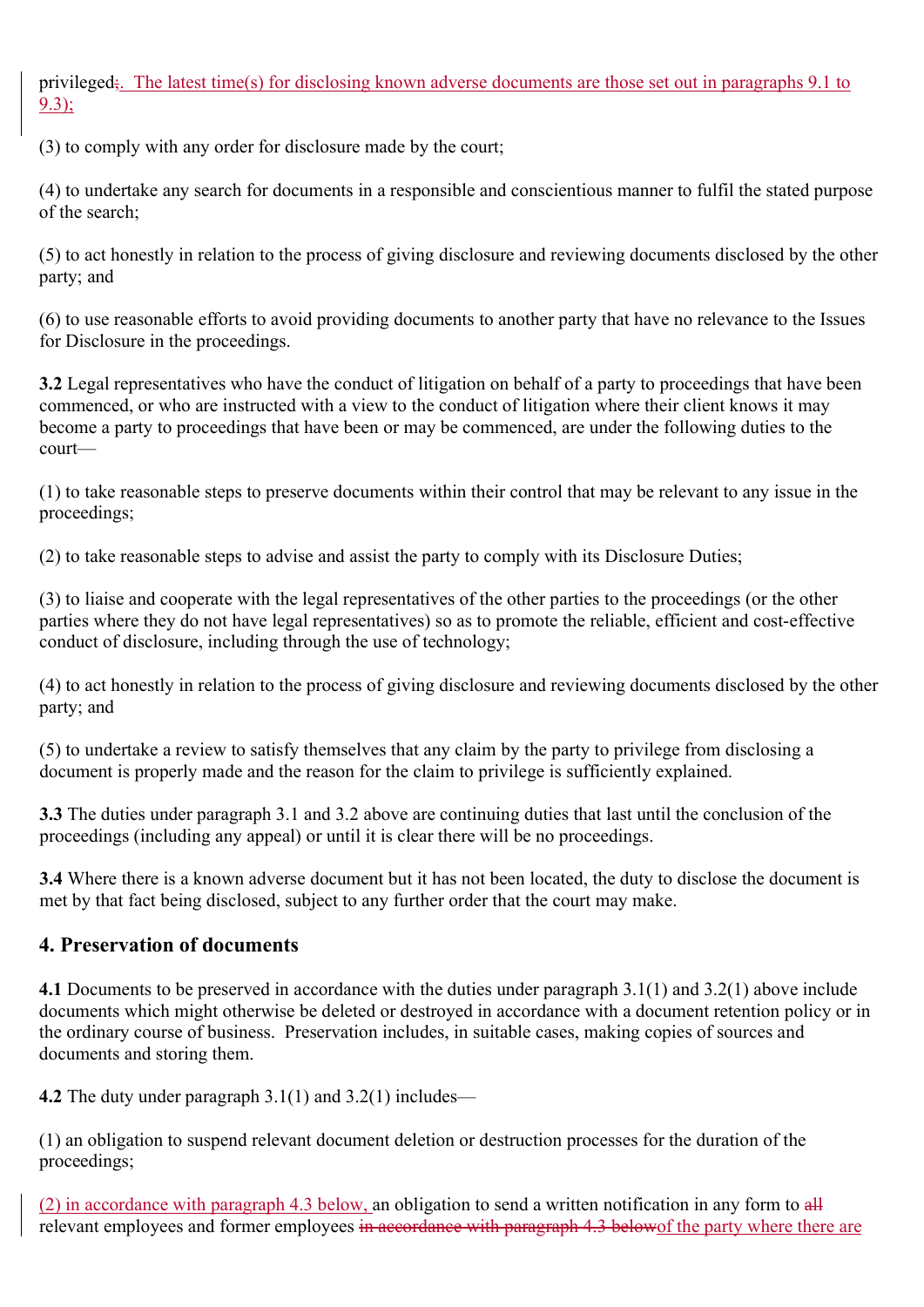reasonable grounds for believing that the employee or former employee may be in possession of disclosable documents which are not also in the party's possession; and

 (3) an obligation to take reasonable steps so that agents or third parties who may hold documents on the party's behalf do not delete or destroy documents that may be relevant to an issue in the proceedings.

4.3 A written notification under paragraph 4.2 above should—

(1) identify the documents or classes of documents to be preserved; and

 (2) notify the recipient that they should not delete or destroy those documents and should take reasonable steps to preserve them.

4.4 Legal representatives who have the conduct of litigation on behalf of a party to proceedings that have been commenced, or who are instructed with a view to the conduct of litigation where their client knows it may become a party to proceedings that have been or may be commenced, must within a reasonable period of being instructed—

(1) notify their client of the need to preserve documents and of their obligations under paragraph 3.1 above; and

 (2) obtain written confirmation from their client or an appropriate representative of their client that their client has taken the steps required under paragraphs 4.2 and 4.3 above.

4.5 Each party must confirm in writing (and may do so by their legal representative) when serving their particulars of claim or defence (as appropriate), that steps have been taken to preserve relevant documents in accordance with the duties under paragraph 3.1(1) and 3.2(1) above, and as required by paragraph 4.1 to 4.4 above.

## 5. Initial Disclosure

 5.1 Save as provided below, and save in the case of a Part 7 claim form without particulars of claim or a Part 8 claim form, each party must provide to all other parties at the same time as its statement of case an Initial Disclosure List of Documents that lists and is accompanied by copies of—

 (1) the key documents on which it has relied (expressly or otherwise) in support of the claims or defences advanced in its statement of case (and including the documents referred to in that statement of case); and

 (2) the key documents that are necessary to enable the other parties to understand the claim or defence they have to meet.

5.2 This form of disclosure is known as "Initial Disclosure".

5.3 Initial Disclosure is not required where—

(1) the parties have agreed to dispense with it (see paragraph 5.8 below);

(2) the court has ordered that it is not required (see paragraph 5.10 below); or

 (3) a party concludes and states in writing, approaching the matter in good faith, that giving Initial Disclosure would involve it or any other party providing (after removing duplicates, and excludingincluding documents referred to at paragraph 5.4(3) $(a)$ ) more than (about) whichever is the larger of 1000 pages or 200 documents (or such higher but reasonable figure as the parties may agree), at which point the requirement to give Initial Disclosure ceases for all parties for the purposes of the case.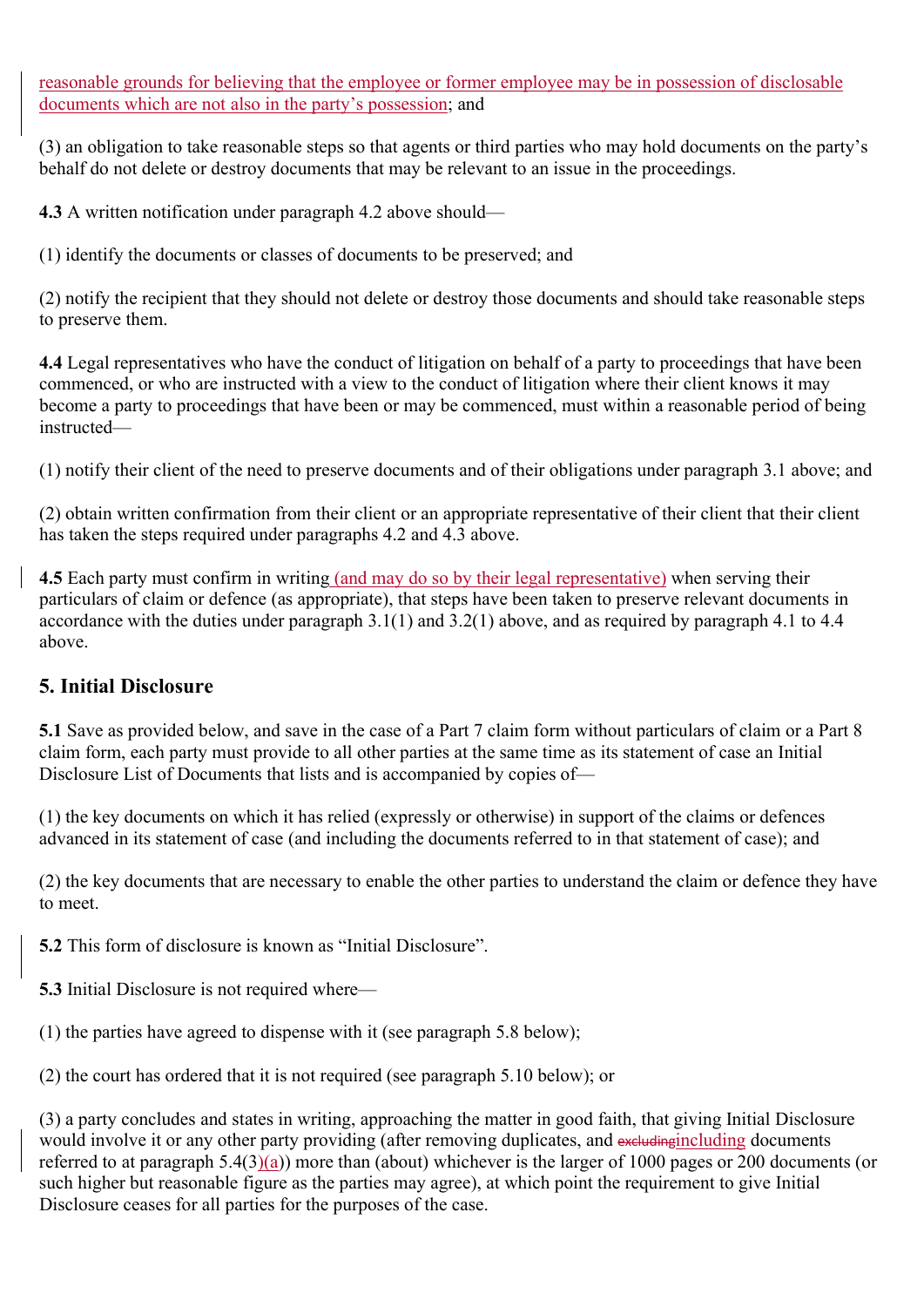Documents comprising media not in page form are not included in the calculation of the page or document limit at (3) but, where provided pursuant to a requirement to give Initial Disclosure, should be confined strictly to what is necessary to comply with paragraph 5.1 above.

5.4 A party giving Initial Disclosure—

 (1) is under no obligation to undertake a search for documents beyond any search it has already undertaken or caused to be undertaken for the purposes of the proceedings (including in advance of the commencement of the proceedings);

(2) should briefly describe in its Initial Disclosure List of Documents any searches just mentioned;

(3) need not provide unless requested <del>(but should still list in the Initial Disclosure List of Documents)</del> documents by way of Initial Disclosure if such documents—

 (a) have already been provided to the other party, whether by disclosure before proceedings start (see CPR 31.16) or through pre-action correspondence or otherwise in the period following intimation of the proceedings (and including when giving Initial Disclosure with a statement of case that is being amended); or

(b) are known to be or have been in the other party's possession;

#### (4) need not disclose adverse documents.

 5.5 Unless otherwise ordered, or agreed between the parties, copies of documents shall be provided in electronic form for the purpose of Initial Disclosure.- The Initial Disclosure List of Documents should be filed but the documents must not be filed.

 5.6 In proceedings where a statement of case is to be served on a defendant out of the jurisdiction Initial Disclosure is not required in respect of that defendant unless and until that defendant files an acknowledgement of service that does not contest the jurisdiction, or files a further acknowledgement of service under CPR  $11(7)(b)$ .

5.7 For the avoidance of doubt, Initial Disclosure does not require any document to be translated.

 5.8 The parties may agree in writing, before or after the commencement of proceedings, to dispense with, or defer, Initial Disclosure. They may also agree to dispense with the requirement to produce an Initial Disclosure List of Documents. Each party should record its respective reasons for any agreement, so that those reasons may be available to the court, on request, at any case management conference. The court may set aside such an agreement to dispense with or defer Initial Disclosure if it considers that Initial Disclosure is likely to provide significant benefits and the costs of providing Initial Disclosure are unlikely to be disproportionate to such benefits.

 5.9 The court shall disregard any prior agreement to dispense with Initial Disclosure when considering whether to order Extended Disclosure.

5.10 If 5.10 A party may apply to the court for directions limiting or abrogating the obligation to provide Initial Disclosure. In particular, if a party is requested but does not agree to dispense with Initial Disclosure, the requesting party may apply to the court with notice to the other party for directions limiting or abrogating the obligation to provide Initial Disclosure if it considers compliance with the obligation will incur disproportionate cost or be unduly complex.-\_Such an application must be made by application notice, supported by evidence where necessary, and, save in exceptional cases, will be dealt with without a hearing or at a short telephone hearing.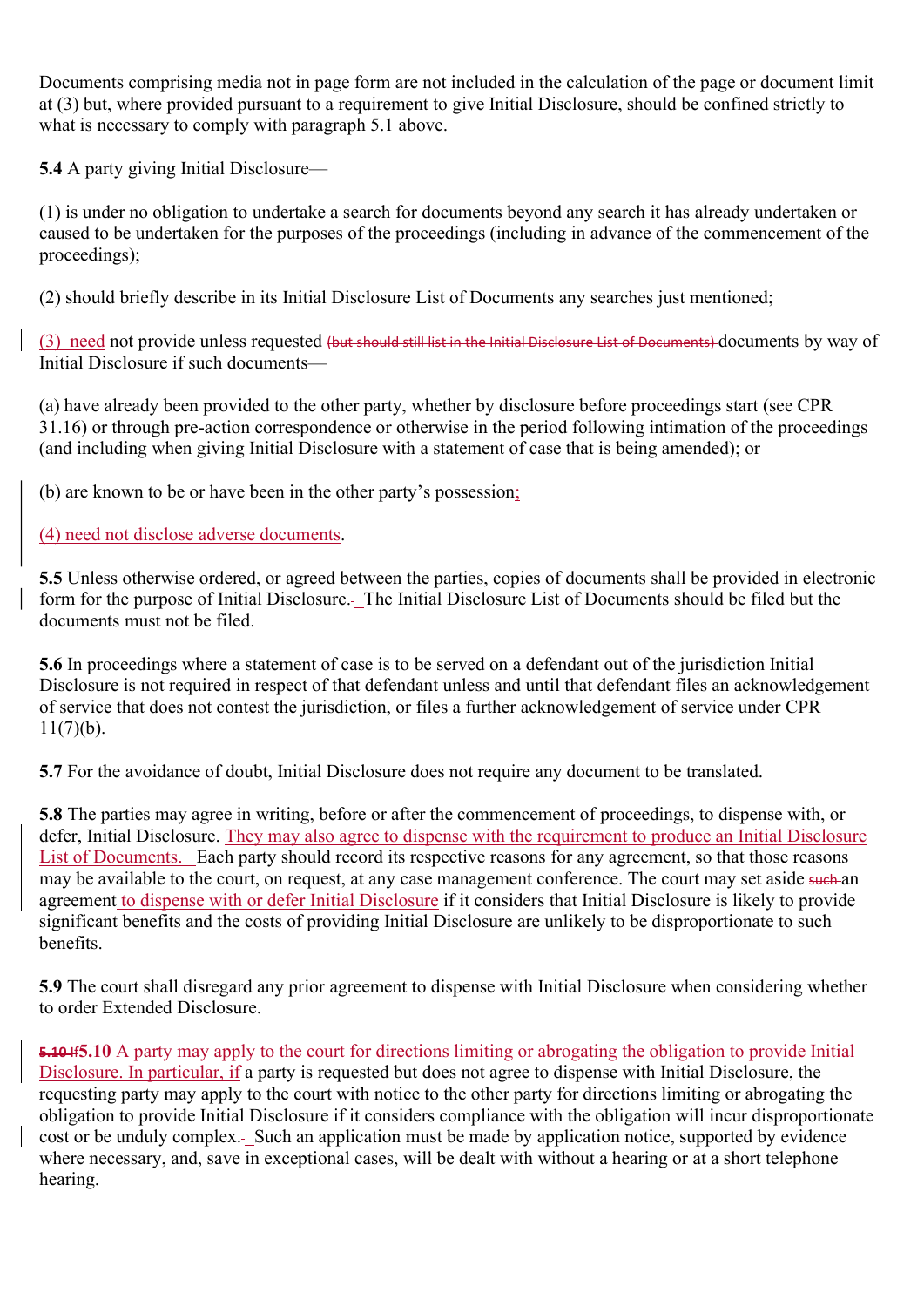5.11 In an appropriate case the court may, on application, and whether or not Initial Disclosure has been given, require a party to disclose documents to another party where that is necessary to enable the other party to understand the claim or defence they have to meet or to formulate a defence or a reply.

5.12 A complaint about Initial Disclosure shall be dealt with at the first case management conference unless, exceptionally and on application, the court considers that the issue should be resolved at an earlier hearing.

 5.13 A significant failure to comply with the obligation to provide Initial Disclosure may be taken into account by the court when considering whether to make an order for Extended Disclosure and the terms of such an order. It may also result in an adverse order for costs.

 Direction 16. 5.14 For the avoidance of doubt, nothing in this paragraph affects the operation of paragraph 7.3 of Practice

## 6. Extended Disclosure

 6.1 A party wishing to seek disclosure of documents in addition to, or as an alternative to, Initial Disclosure must request Extended Disclosure. No application notice is required. However, the parties will be expected to have completed the Disclosure Review Document pursuant to paragraphs 7 and following below.

 6.2 The court will determine whether to order Extended Disclosure at the first case management conference or, if directed by the court, at another hearing convened for that purpose or without a hearing.

6.3 Save where otherwise orderedprovided, Extended Disclosure involves using Disclosure Models (see paragraph 8 below) after Issues for Disclosure have been identified (see paragraph 7 below). The court will only make an order for Extended Disclosure that is search-based (ie Models C, D and/or E) where it is persuaded that it is appropriate to do so in order fairly to resolve one or more of the Issues for Disclosure.

 6.4 In all cases, an order for Extended Disclosure must be reasonable and proportionate having regard to the overriding objective including the following factors—

(1) the nature and complexity of the issues in the proceedings;

(2) the importance of the case, including any non-monetary relief sought;

 (3) the likelihood of documents existing that will have probative value in supporting or undermining a party's claim or defence;

(4) the number of documents involved;

 (5) the ease and expense of searching for and retrieval of any particular document (taking into account any limitations on the information available and on the likely accuracy of any costs estimates);

(6) the financial position of each party; and

(7) the need to ensure the case is dealt with expeditiously, fairly and at a proportionate cost.

6.5 A request for search-based Extended Disclosure (ie Models C, D and/or E) must specify which of the Disclosure Models listed in paragraph 8 below is proposed for each Issue for Disclosure defined in paragraph 7 below.-\_It is for the party requesting Extended Disclosure to show that what is sought is appropriate, reasonable and proportionate (as defined in paragraph 6.4). Where Disclosure Model D or E is proposed parties should be ready to explain to the court why Disclosure Model C is not sufficient.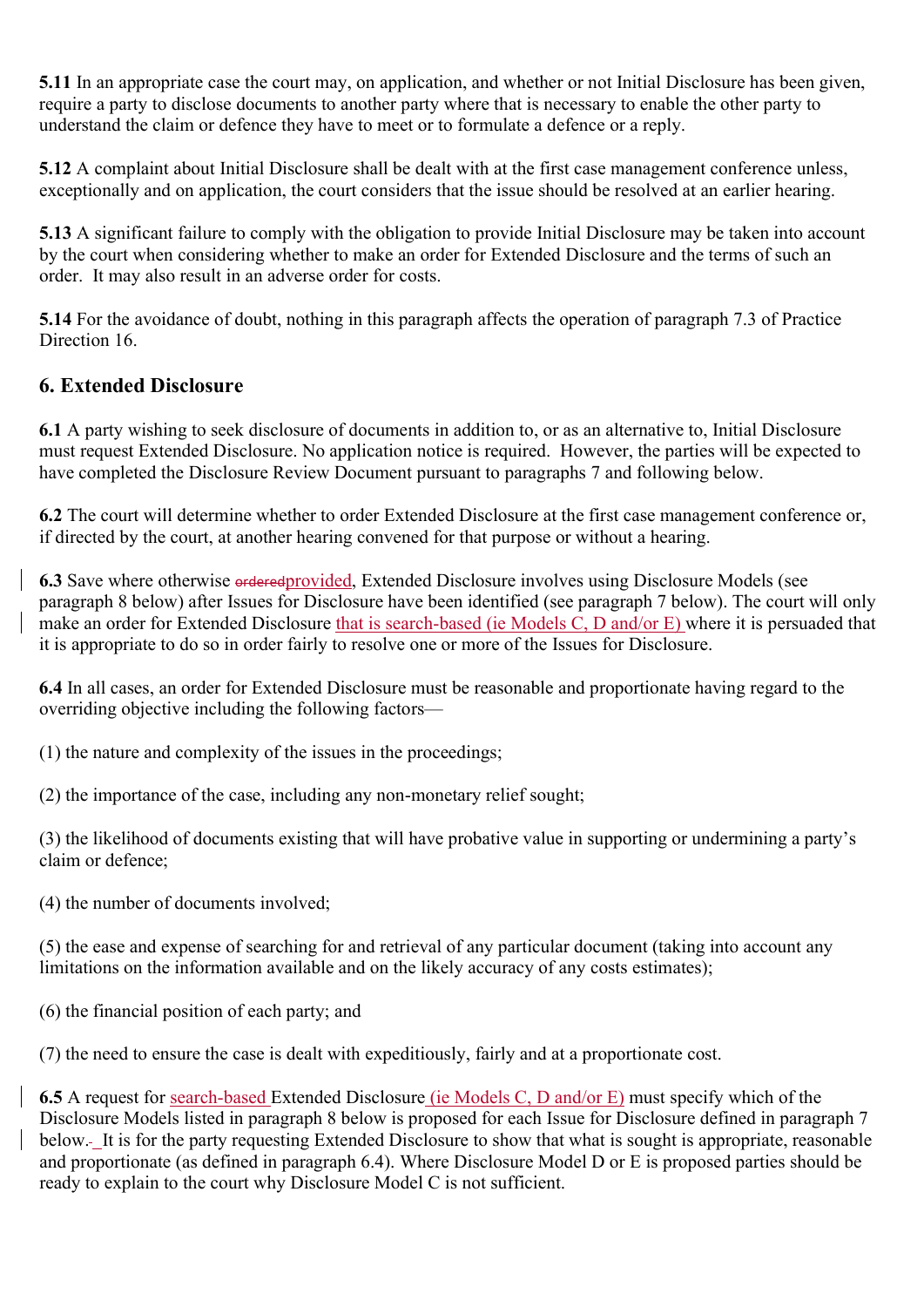6.6 The objective of relating Disclosure Models to Issues for Disclosure is to limit the searches required and the volume of documents to be disclosed. Issues for Disclosure may be grouped. Disclosure Models should not be used in a way that increases cost through undue complexity.

## 7. Identifying the Issues for Disclosure

 7.1 Within 28 days of the final statement of case each party should state, in writing, whether or not it is likely to request search-based Extended Disclosure to include one or more of Models  $\frac{B}{B}$ , C, D or E (see paragraph 8 below) on one or more issues in the case. At this point it should not particularise the Model(s) or the issue(s) in the case.

7.2 Where one or more of the parties has indicated it is likely to request search-based Extended Disclosure, (i.e. Models C, D and/or E), the claimant must within 42 days of the final statement of case, prepare and serve on the other parties a draft List of Issues for Disclosure unless the equivalent of such a list has already been agreed between the parties (for example, as part of a fuller list of issues). A List of Issues for Disclosure is not required if the parties are agreed that Extended Disclosure is to be confined to Models A and B. The List of Issues for Disclosure should be set out using Section 1A of the Disclosure Review Document (see further paragraph 10 below).

 7.3 "Issues for Disclosure" means for the purposes of disclosure only those key issues in dispute, which the parties consider will need to be determined by the court with some reference to contemporaneous documents in order for there to be a fair resolution of the proceedings.-\_It does not extend to every issue which is disputed in the statements of case by denial or non-admission.

 7.4 The claimant should seek to ensure that the draft List of Issues for Disclosure provides a fair and balanced summary of the key areas of dispute identified by the parties' statements of case and in respect of which it is likely that one or other of the parties will be seeking search-based Extended Disclosure.

 7.5 In the event that a particular Issue for Disclosure has not been included in the List of Issues for Disclosure, or is described in a manner that is unacceptable to the defendant, using Section 1A of the Disclosure Review Document the defendant should provide the claimant with its proposed wording or alternative wording for inclusion in the draft List of Issues for Disclosure as soon as practicable but in any event no later than 14 days after service of the draft List of Issues for Disclosure.

 7.6 In advance of the first case management conference, the parties must discuss and seek to agree the draft List of Issues for Disclosure. They should consider whether any draft Issue for Disclosure can be removed. For each Issue for Disclosure that is maintained, the parties should indicate at this point, using Section 1A of the Disclosure Review Document, which Model of Extended Disclosure is sought for each party. Where Model C Disclosure is contemplated the parties should discuss the requests that might apply for the purpose of that disclosure (see further paragraph 10.54 below).

 7.7 The List of Issues for Disclosure may be revised or supplemented at any time prior to or following the case management conference, including as a result of statements of case or amended statements of case subsequently served or discussions between the parties in relation to the Disclosure Review Document.

 7.8 If the parties are (subject to the court) agreed that there are preliminary issues suitable for determination before other issues in the case, or that the case should be divided into stages, the parties may apply to the court before any case management conference for an order for the trial of those issues or for trial in stages (and related directions), and they may agree in writing to limit the work towards disclosure required by this Practice Direction until that application has been heard.

 7.9 In an appropriate case where the claimant is acting in person and a defendant is not the court may request the legal representatives of the defendant to lead on the preparation of the List of Issues for Disclosure.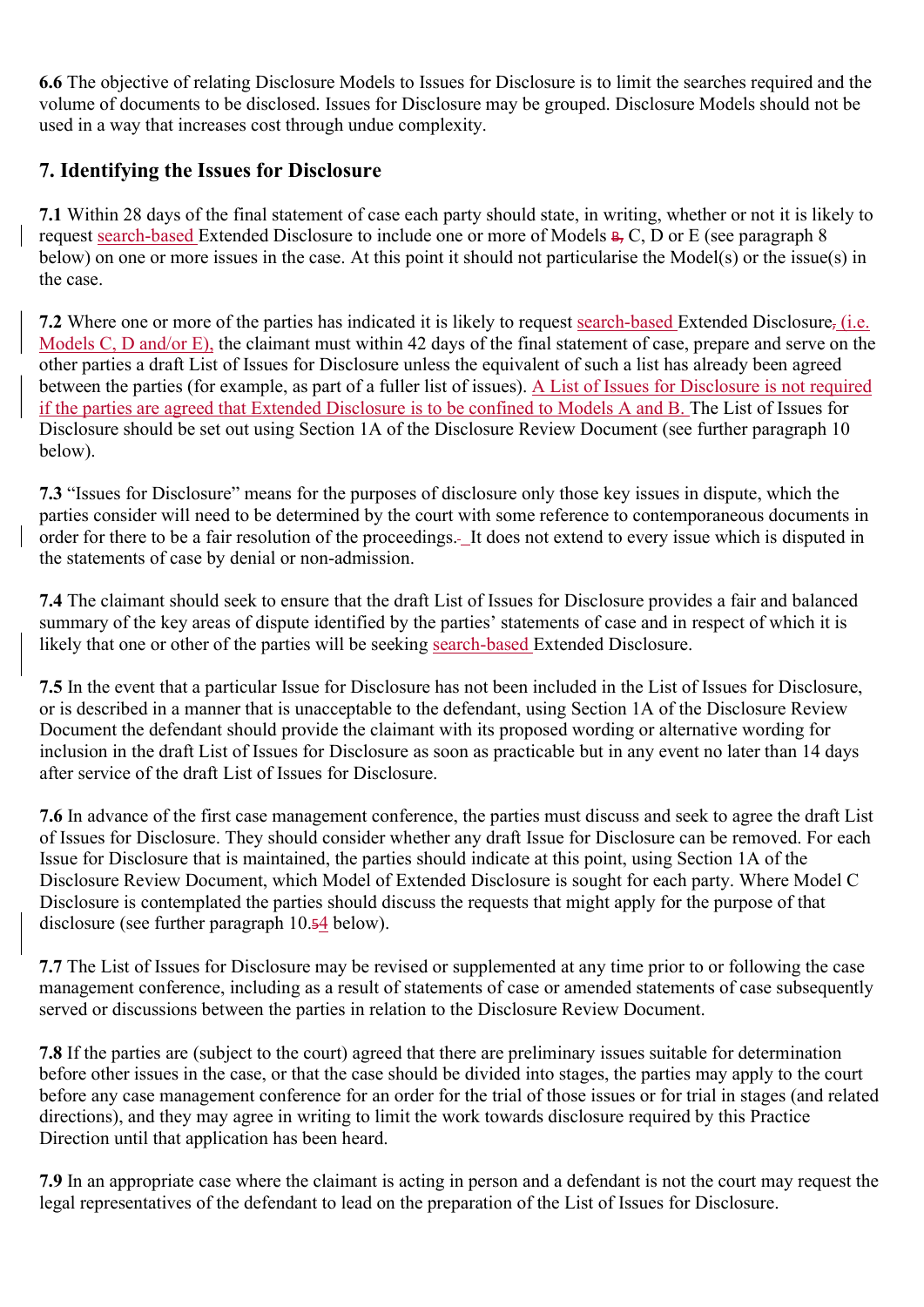## 8. The Extended Disclosure Models

8.1 Extended Disclosure may take the form of one or more of the Disclosure Models set out below.

8.2 There is no presumption that a party is entitled to Extended Disclosure, and in particular to Model D or Model E disclosure. No Model will apply without the approval of the court.

8.3 The court may order that Extended Disclosure be given using different Disclosure Models for different Issues for Disclosure in the case. In the interests of avoiding undue complexity the court will rarely require different Models for the same set of documents. The court may also order that Extended Disclosure be given by only one party, or that different Models are to apply to each party's Disclosure on a particular Issue for Disclosure.

#### Model A: Disclosure confined to known adverse documents

 The court may order that the only disclosure required in relation to some or all of the Issues for Disclosure is of known adverse documents in accordance with the (continuing) duty under paragraph 3.1(2) above.

#### Model B: Limited Disclosure

 (1) The court may order the parties to disclose (where and to the extent that they have not already done so by way of Initial Disclosure, and without limit as to quantity)—

 (a) the key documents on which they have relied (expressly or otherwise) in support of the claims or defences advanced in their statement(s) of case; and

 (b) the key documents that are necessary to enable the other parties to understand the claim or defence they have to meet;

 and in addition to disclose known adverse documents in accordance with their (continuing) duty under paragraph 3.1(2) above.

 (2) A party giving Model B Disclosure is under no obligation to undertake a search for documents beyond any search already conducted for the purposes of obtaining advice on its claim or defence or preparing its statement(s) of case. Where it does undertake a search however then the (continuing) duty under paragraph  $3.1(2)$  will apply.

#### Model C: Request-led search-based disclosure

 (1) The court may order a party to give disclosure of particular documents or narrow classes of documents relating to a particular Issue for Disclosure, by reference to requests set out in or to be set out in Section 1B of the Disclosure Review Document or otherwise defined by the court.

 (2) If the parties cannot agree that disclosure should be given, or the disclosure to be given, pursuant to a request, then the requesting party must raise the request at the case management conference. The court will determine whether the request is reasonable and proportionate and may either order the disclosing party to search for the documents requested, refuse the request, or order the disclosing party to search for a narrower class of documents than that requested. Any appropriate limits to the scope of the searches to be undertaken will be determined by the court using the information provided in the Disclosure Review Document.

 (3) For the avoidance of doubt, a party giving Model C Disclosure must still comply with the duty under paragraph 3.1(2) above to disclose known adverse documents; these will include any arising from the search directed by the court.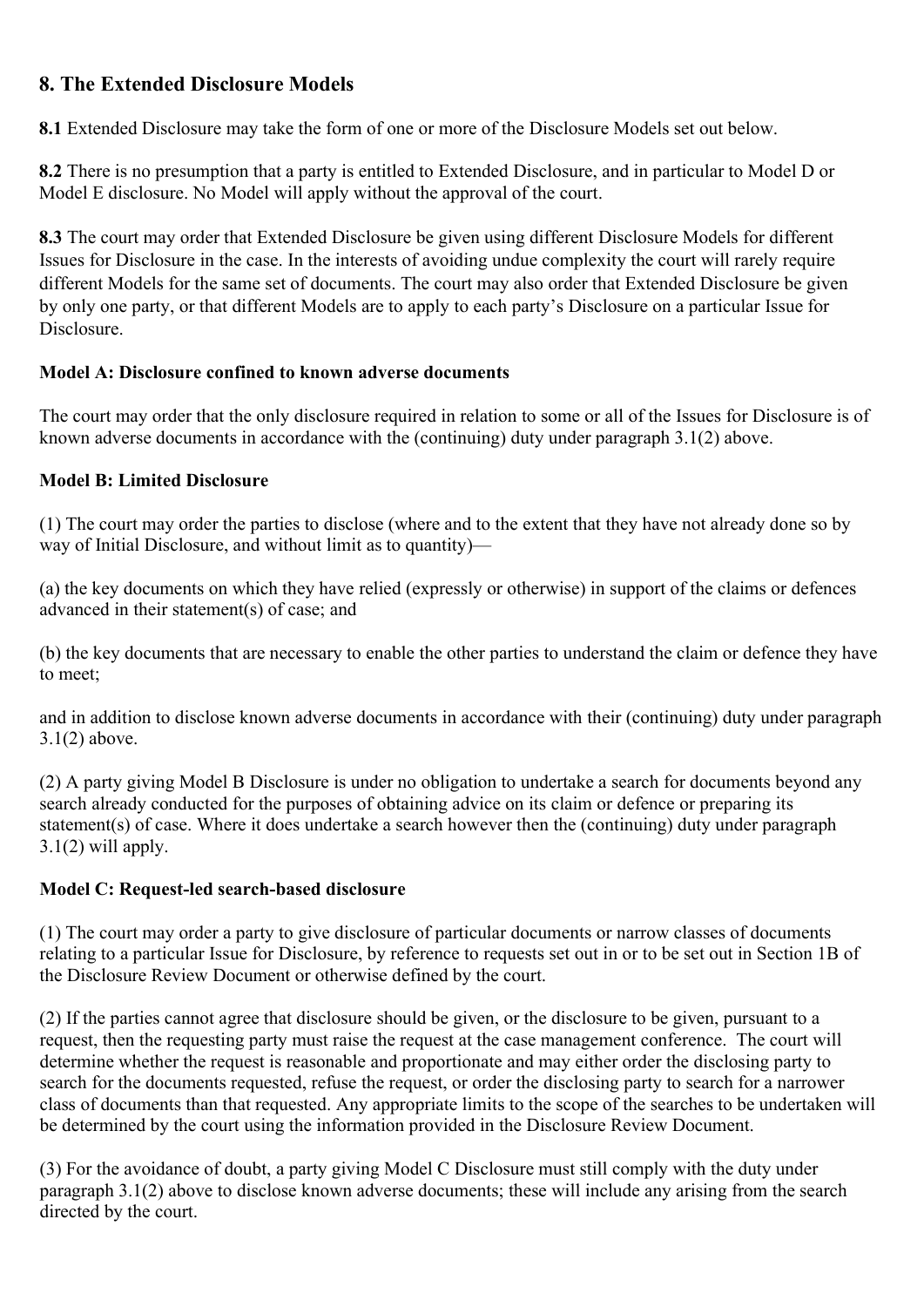#### Model D: Narrow search-based disclosure, with or without Narrative Documents

 (1) Under Model D, a party shall disclose documents which are likely to support or adversely affect its claim or defence or that of another party in relation to one or more of the Issues for Disclosure.

 (2) Each party is required to undertake a reasonable and proportionate search in relation to the Issues for Disclosure for which Model D disclosure has been ordered. Any appropriate limits to the scope of the searches to be undertaken will be determined by the court using the information provided in the Disclosure Review Document.

 (3) The order should specify whether a party giving Model D disclosure is to search for and disclose Narrative Documents. If the order does not so specify, Narrative Documents should not be disclosed.

 paragraph 3.1(2) above to disclose known adverse documents; these will include any arising from the search directed by the court. (4) For the avoidance of doubt, a party giving Model D Disclosure must still comply with the duty under

#### Model E: Wide search-based disclosure

 (1) Under Model E, a party shall disclose documents which are likely to support or adversely affect its claim or defence or that of another party in relation to one or more of the Issues for Disclosure or which may lead to a train of inquiry which may then result in the identification of other documents for disclosure (because those other documents are likely to support or adversely affect the party's own claim or defence or that of another party in relation to one or more of the Issues for Disclosure).

(2) Model E is only to be ordered in an exceptional case.

 (3) Each party is required to undertake a reasonable and proportionate search in relation to the Issues for Disclosure for which Model E Disclosure has been ordered. The scope of the search will be determined by the court using the information provided in the Disclosure Review Document and is likely to be broader than that ordered for Model D Disclosure.

(4) Narrative Documents must also be searched for and disclosed, unless the court otherwise orders.

 (5) For the avoidance of doubt, a party giving Model E Disclosure must still comply with the duty under paragraph 3.1(2) above to disclose known adverse documents; these will include any arising from the search directed by the court.

#### 9. Other provisions concerning Disclosure Models

 9.1 Where an order for Model B, C, D or E Extended Disclosure is made on one or more Issues for Disclosure, any known adverse documents to be disclosed in compliance with the duty under paragraph 3.1(2) above and not already disclosed must be disclosed at the time ordered for that Extended Disclosure.

9.2 In a case where no order for Model B, C, D or E Extended Disclosure is made in respect of a party on any Issue for Disclosure (so that the only disclosure has been Initial Disclosure or Model A and/or B Extended Disclosure) that party must within 60 days of the first case management conference provide a Disclosure Certificate certifying that all known adverse documents have been disclosed.

9.3 The provisions of paragraph 8 and this paragraph 9 do not affect the fact that the duty under paragraph 3.1(2) above is a continuing duty as provided by paragraph 3.3 above: if adverse documents in the control of a party come to its knowledge at a later date they must (unless privileged) be disclosed without delay.

9.4 The court may make an order for Extended Disclosure in stages.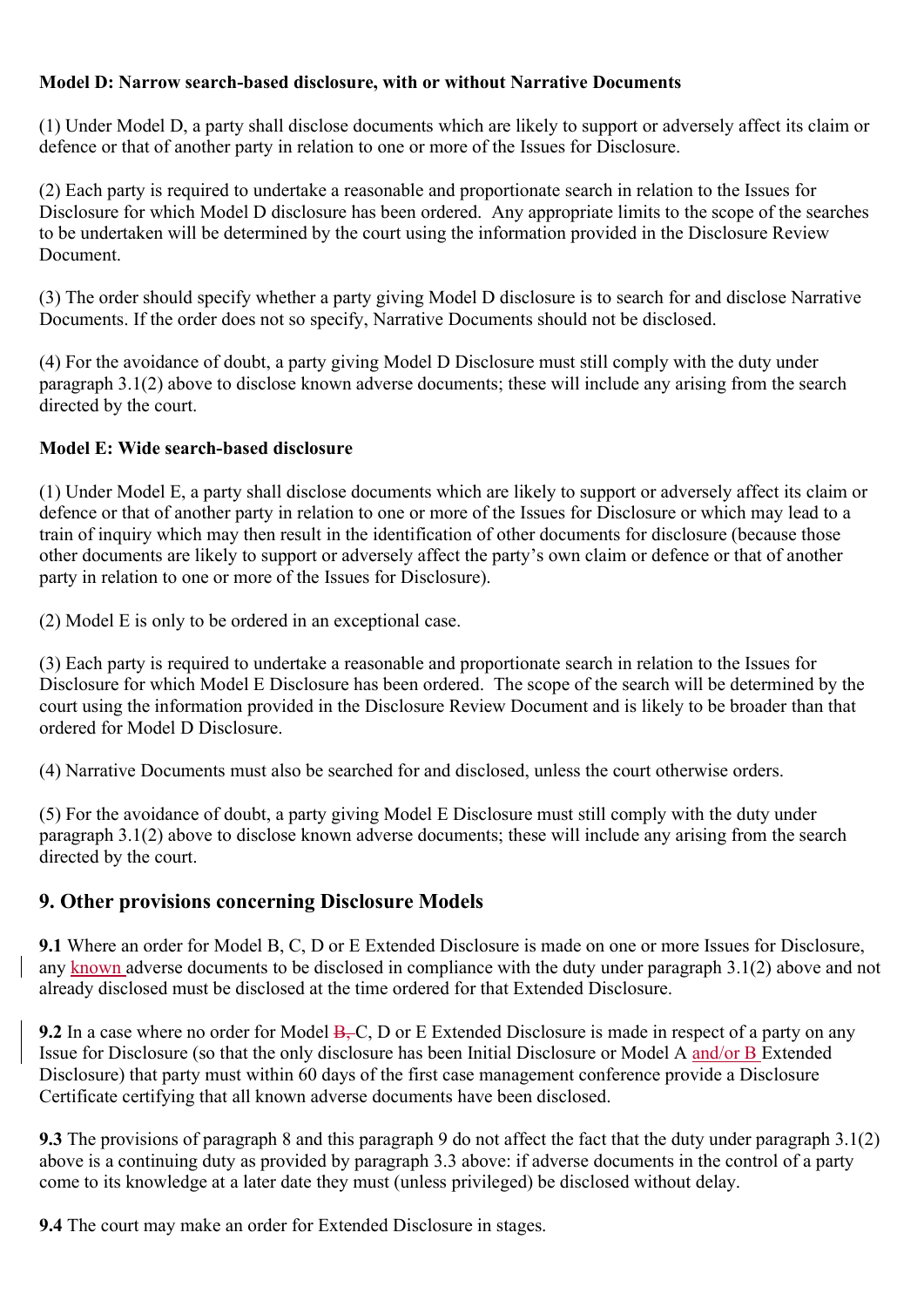9.5 When it is necessary to decide any question of what is reasonable and proportionate under a particular Disclosure Model, the court will consider all the circumstances of the case including the factors set out in paragraph 6.4 above and the overriding objective.

 9.6 Where the Disclosure Model requires searches to be undertaken, the parties must discuss and seek to agree, and the court may give directions, on the following matters with a view to reducing the burden and cost of the disclosure exercise—

(1) that the scope of the searches which the disclosing parties are required to undertake be limited to—

- (a) particular date ranges and custodians of documents;
- (b) particular classes of documents and/or file types;
- (c) specific document repositories and/or geographical locations;
- (d) specific computer systems or electronic storage devices;

 (e) documents responsive to specific keyword searches, or other automated searches (by reference, if appropriate, to individual custodians, creators, repositories, file types and/or date ranges, concepts);

(2) if Narrative Documents are to be excluded, how that is to be achieved in a reasonable and proportionate way;

(3) the use of—

- (a) software or analytical tools, including technology assisted review software and techniques;
- (b) coding strategies, including to reduce duplication.
- (4) prioritisation and workflows.

 9.7 In making an order for Extended Disclosure, the court may include any provision that is appropriate including provision for all or any of the following—

(1) requiring the use of specified software or analytical tools;

 (2) identifying the methods to be used to identify duplicate or near-duplicate documents and remove or reduce duplicate documents;

(3) requiring the use of data sampling;

(4) specifying the format in which documents are to be disclosed;

 (5) identifying the methods that the court regards as sufficient to be used to identify privileged documents and other non-disclosable documents;

(6) the use of a staged approach to the disclosure of electronic documents;

(7) excluding certain classes of document from the disclosure ordered.

 9.8 In considering Extended Disclosure as well as when complying with an order for Extended Disclosure the parties should have regard to the guidance set out in Section 3 of the Disclosure Review Document.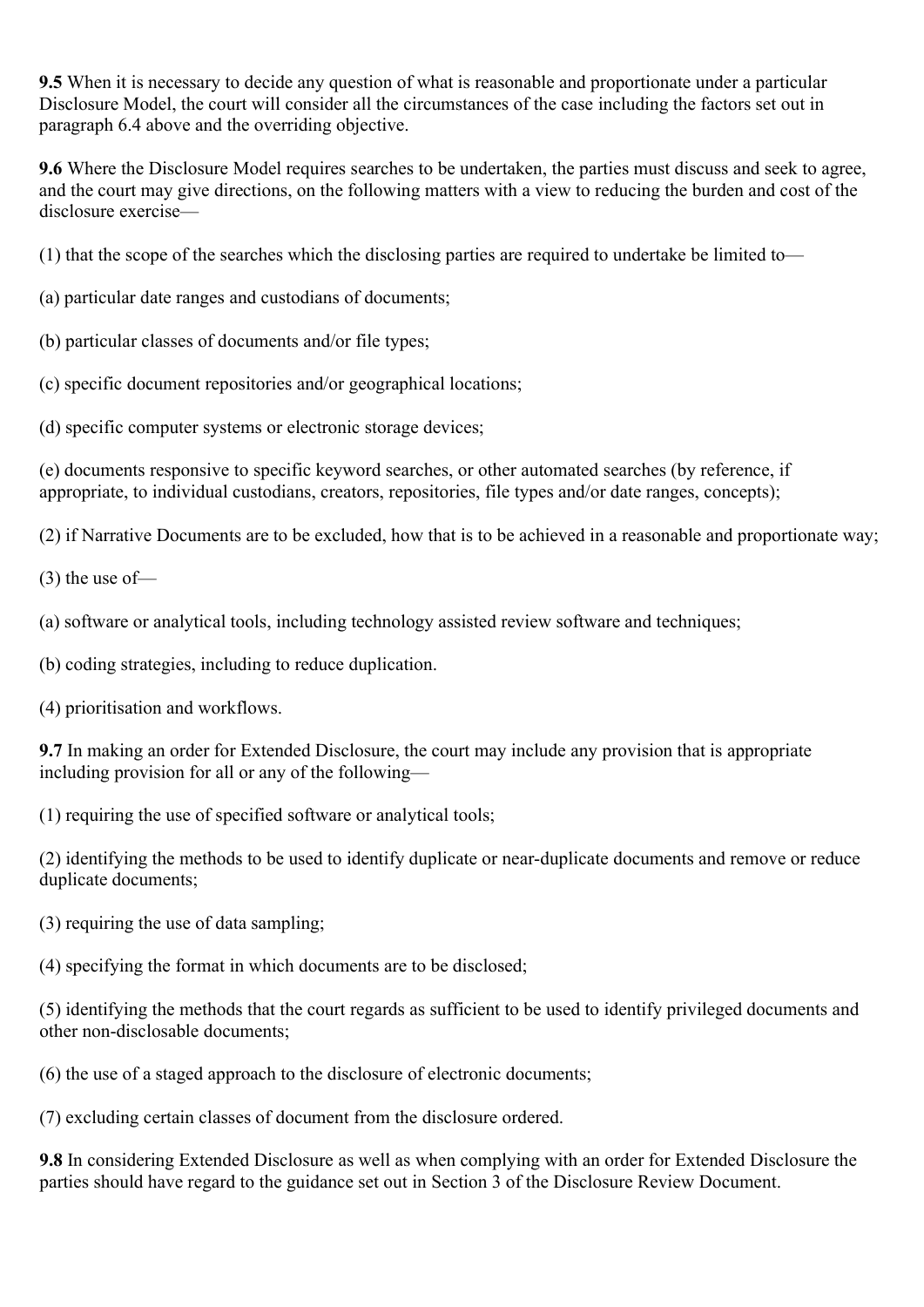9.9 In an appropriate case, the court may order that the question of which party bears the costs of disclosure is to be given separate consideration at a later stage rather than the costs being treated automatically as costs in the case;

9.10 For the avoidance of doubt, Extended Disclosure does not require any document to be translated.

#### 10. Completion of the Disclosure Review Document

 10.1 The Disclosure Review Document is the document by which the parties must identify, discuss and seek to agree the scope of any Extended Disclosure sought of Model C, D or E, and provide that information in due course to the court.

 10.2 In a complex case the format of the Disclosure Review Document may be modified as required in order that information is exchanged and in due course provided to the court in an efficient, convenient and helpful format. In cases where there is likely to be limited disclosure or the identification and retrieval of documents is straightforward, not every section of the Disclosure Review Document will need to be completed.

10.3 The parties' obligation to complete, seek to agree and update the Disclosure Review Document is ongoing. If a party fails to co-operate and constructively to engage in this process the other party or parties may apply to the court for an appropriate order at or separately from the case management conference, and the court may make any appropriate order including the dismissal of any application for Extended Disclosure and/or the adjournment of the case management conference with an adverse order for costs.

 10.4 In the Disclosure Review Document each party should (save as already described for Initial Disclosure: see paragraph 5.4(2) above) describe any searches for documents that it has already undertaken or caused to be undertaken for the purposes of the proceedings (including in advance of the commencement of the proceedings).

10.4 Any party proposing Model C Extended Disclosure must complete Section 1B of the Disclosure Review Document and provide it to the other parties no later than 28 days after the defendant has responded in accordance with paragraph 7.5 above to the claimant's draft List of Issues for Disclosure. Any party provided with a completed Section 1B in this way must respond within 14 days by completing the "response" column either agreeing to the request or giving concise reasons for not agreeing to the request.

10.65 Having agreed the List of Issues for Disclosure and exchanged proposals on Model(s) for Extended Disclosure, the parties should prepare and exchange drafts of Section 2 of the Disclosure Review Document (including costs estimates of different proposals, and where possible estimates of likely amount of documents involved) as soon as reasonably practicable and in any event not later than 14 days before the case management conference. Section 2 of the Disclosure Review Document should be completed only if any party is seeking an order for search-based Extended Disclosure (i.e. Models C, D and/or E).

10.<sup>76</sup> The parties must seek to resolve any disputes over the scope of any Extended Disclosure sought in advance of the first case management conference.-\_Any disputes which have not been resolved will normally be decided by the court at the first case management conference.

10.87 A finalised single joint Disclosure Review Document should be filed by the claimant not later than 5 days before the case management conference. Related correspondence and earlier drafts should not ordinarily be filed.

10.98 The parties must each file a signed Certificate of Compliance substantially in the form set out in Appendix 3 as soon as reasonably practicable after the claimant has filed the finalised single joint Disclosure Review Document but in any event in advance of the case management conference.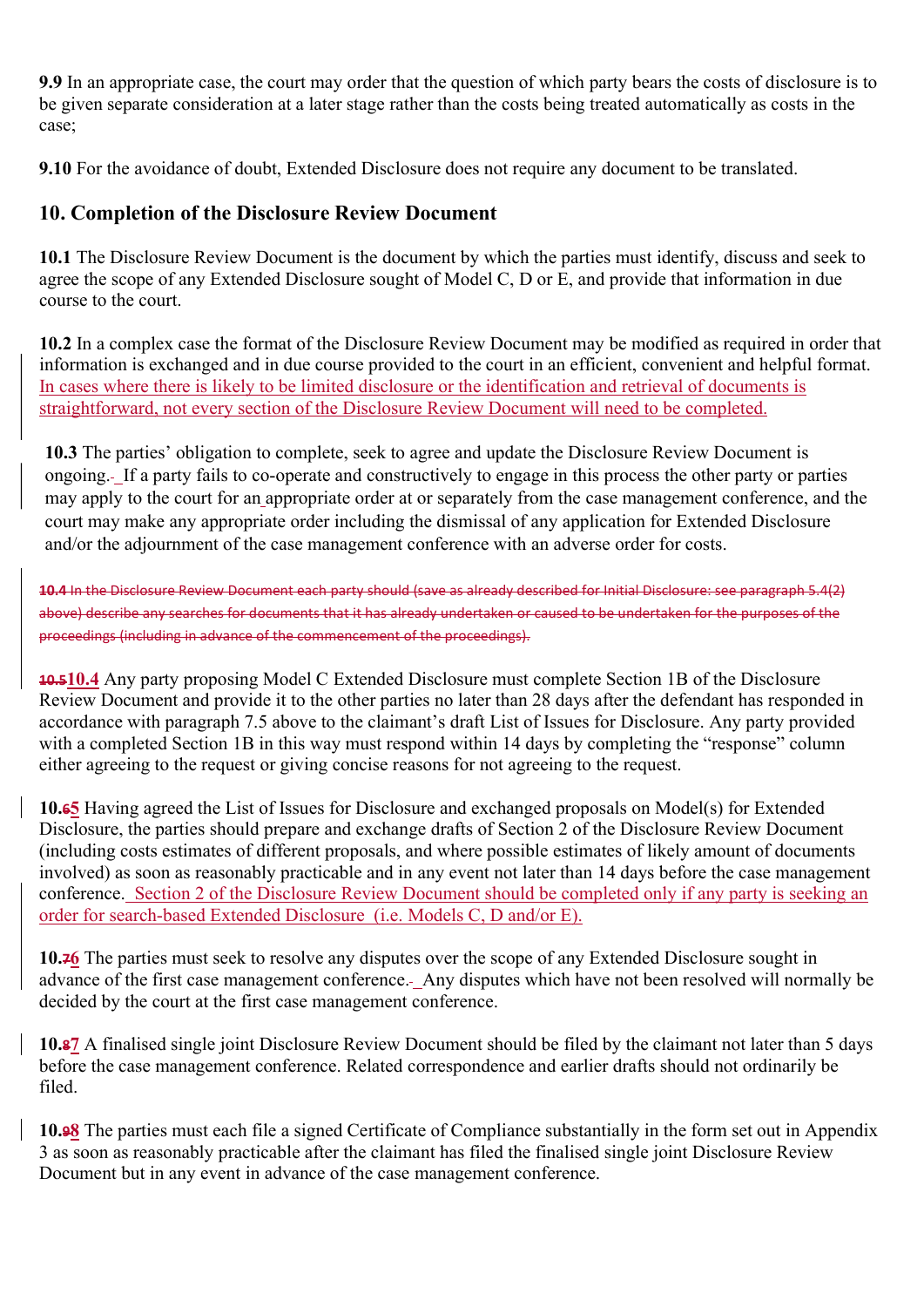10.409 In an appropriate case where the claimant is acting in person and a defendant is not the court may request the legal representatives of the defendant to lead on the preparation and filing of the Disclosure Review Document.

# 11. Disclosure Guidance Hearings

11.1 The parties may seek guidance from the court by way of a short discussion with the court in advance of or after a case management conference, on any point concerning the scopeoperation of Extended Disclosure or the implementation of an order for Extended Disclosurepilot in a particular case, where—

(1) the parties have made real efforts to resolve disputes address the point between them; and

 (1) the absence of guidance from the court before a case management conference is likely to have a material effect on the court's ability to hold an effective case management conference, or the absence of guidance from the court after a case management conference is likely to have a material effect on the parties' ability to carry out the court's case management directions effectively.

(2) the point requires guidance rather than a ruling; and

 (3) the point is suitable for the maximum hearing length and maximum time for pre-reading provided at paragraph 11.2.

11.2 A Disclosure Guidance Hearing may be fixed by issuing an application notice, before or after a case management conference. The application notice should contain a statement identifying the point and confirming the matters at (1) and (2 to (3) of paragraph 11.1 above. Evidence will not normally be required for a Disclosure Guidance Hearing and an early hearing will be offered where possible. The application will **ordinarily** have a maximum hearing length of 30 minutes and a maximum time of 30 minutes for pre-reading. However, where suitable the Court may decide to deal with the application on the documents and without an oral hearing. The Court may also direct a longer maximum hearing length or time for pre-reading , if required.

11.3 At a Disclosure Guidance Hearing the court will generally expect a legal representative with direct responsibility for the conduct of disclosure to be the person who participates on behalf of each party in the discussion concerning the scope of Extended Disclosure or the implementation of an order for Extended Disclosure.

 11.4 The guidance given at a Disclosure Guidance Hearing will be recorded in a short note, to be approved by the court. Whilst the primary function of the Disclosure Guidance Hearing is to provide guidance, (see paragraph  $11.1(2)$  above), for the avoidance of doubt the court may, where appropriate, make an order at a Disclosure Guidance Hearing.

11.5 Unless otherwise ordered, the costs of a Disclosure Guidance Hearing are costs in the case and no order from the court to that effect is required.

# 12. Complying with an order for Extended Disclosure

12.1 An order for Extended Disclosure is complied with by undertaking the following steps—

 (1) service of a Disclosure Certificate substantially in the form set out in Appendix 4 signed by the party giving disclosure, to include a statement supported by a statement of truth signed by the party or an appropriate person at the party that all known adverse documents have been disclosed;

(2) service of an Extended Disclosure List of Documents (unless dispensed with, by agreement or order); and

 (3) production of the documents which are disclosed over which no claim is made to withhold production or (if the party cannot produce a particular document) compliance with paragraph 12.3.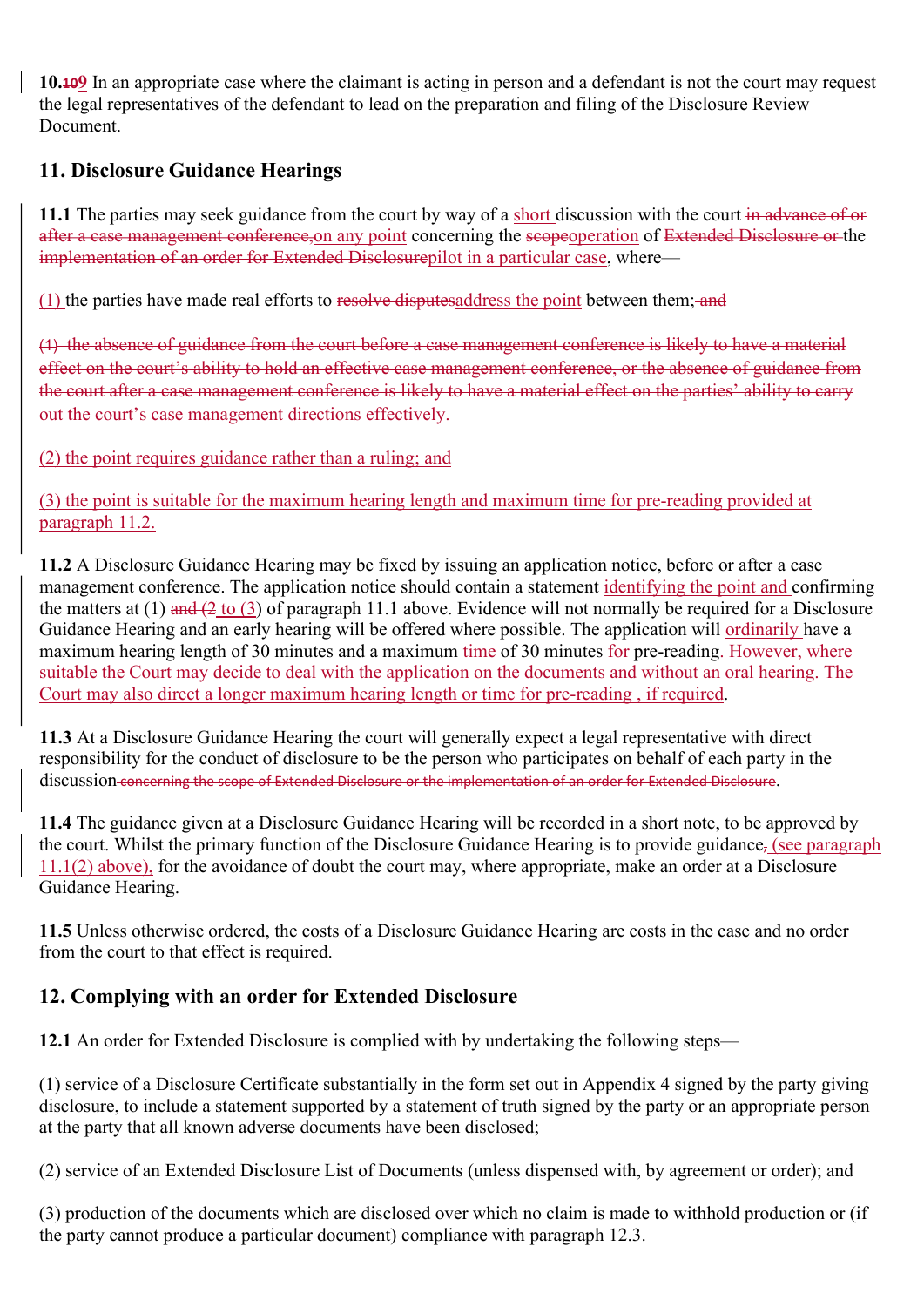12.2 The order for Extended Disclosure will not have been complied with until each step specified in paragraph 12.1 has taken place.

12.3 If a party cannot produce a particular document (because the document no longer exists, the party no longer has it in its possession or for any other reason) the disclosing party is required to describe each such document with reasonable precision and explain with reasonable precision the circumstances in which, and the date when, the document ceased to exist or left its possession or the other reason for non-production.- If it is not possible to identify individual documents, the class of documents must be described with reasonable precision.

 12.4 In the case of a company, firm, association or other organisation, or where the Disclosure Certificate is signed by a party on behalf of other parties, the certificate must—

(1) identify the person signing the Disclosure Certificate; and

(2) explain why she or he is considered to be an appropriate person to sign it.

12.5 A party may not without the permission of the court or agreement of the parties rely on any document in its control that it has not disclosed at the time required for Extended Disclosure (or within 60 days after the first case management conference in a case where there will be no Extended Disclosure). For the avoidance of doubt the party and its legal representatives remain under the duties under paragraph 3.1 (the Disclosure Duties) and 3.2 above.

 12.6 Without prejudice to paragraph 11 and paragraphs 13 to 19, a party may apply to the court for an order giving directions about any aspect of search based disclosure under Models C, D and/or E including directions about the scope of searches, the manner in which searches are to be carried out and the use of technology.

#### 13. Production of documents

13.1 Save where otherwise agreed or ordered, a party shall produce—

 (1) disclosable electronic documents to the other parties by providing electronic copies in the documents' native format, in a manner which preserves metadata; and

 (2) (save as provided by paragraph 5.5 above in the case of Initial Disclosure) disclosable hard copy documents by providing scanned versions or photocopied hard copies.

13.2 Electronic documents should generally be provided in the form which allows the party receiving the documents the same ability to access, search, review and display the documents (including metadata) as the party providing them.

13.3 A party should provide any available searchable OCR versions of electronic documents with the original, unless they have been redacted. If OCR versions are provided, they are provided on an "as is" basis, with no assurance to the other party that the OCR versions are complete or accurate.

13.4 A party should not disclose more than one copy of a document unless additional copies contain or bear modifications, obliterations or other markings or features which of themselves cause those additional copies to fall within a party's Initial or Extended Disclosure obligations.

## 14. Right to withhold production of documents (other than public interest immunity)

14.1 A person who wishes to claim a right or duty (other than on the basis of public interest immunity) to withhold disclosure or production of a document, or part of a document, or a class of documents which would otherwise fall within its obligations of Initial Disclosure or Extended Disclosure may exercise that right or duty without making an application to the court subject to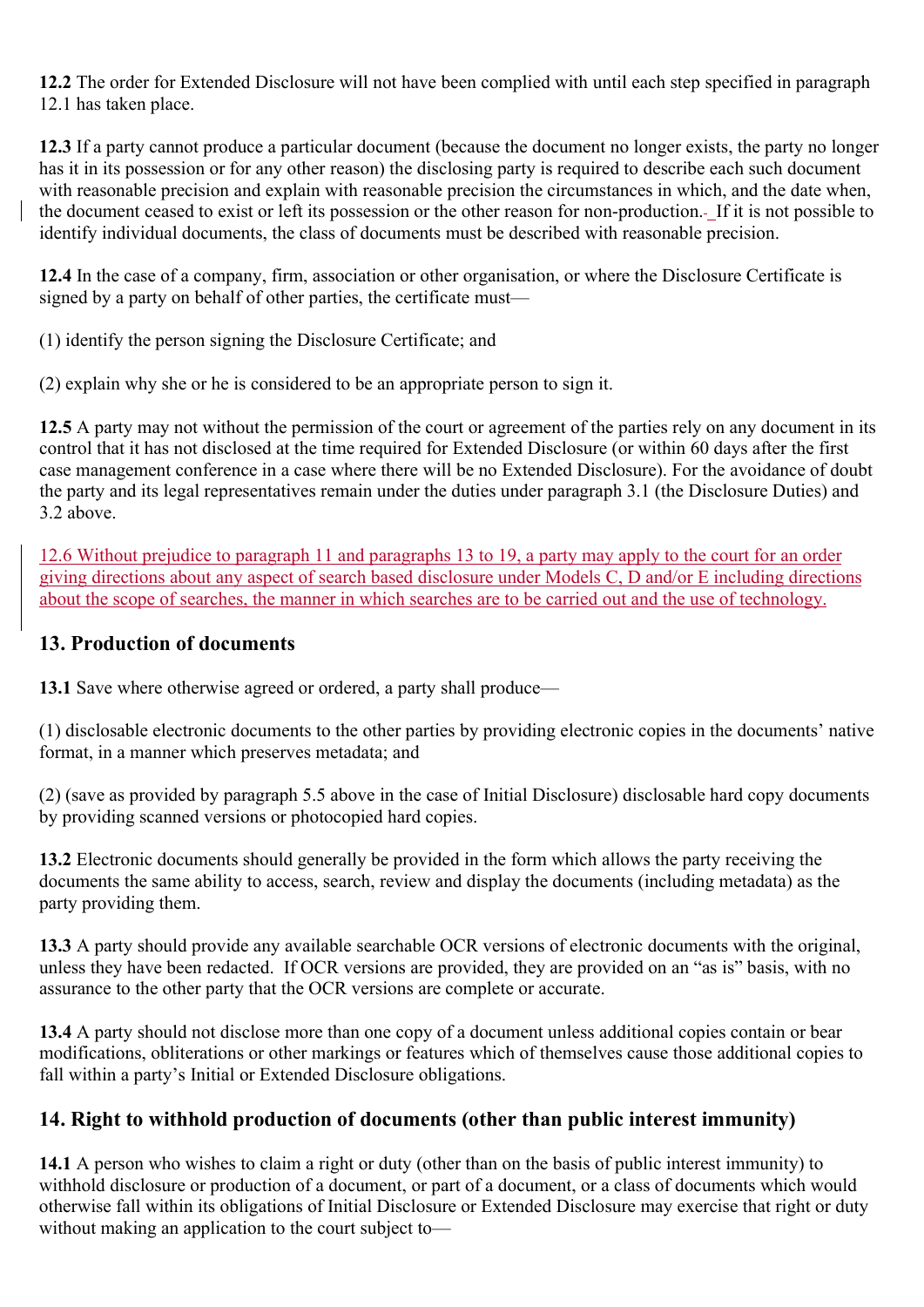(1) describing the document, part of a document or class of document; and

(2) explaining, in the Disclosure Certificate, the grounds upon which the right or duty is being exercised.

 A claim to privilege may (unless the court otherwise orders) be made in a form that treats privileged documents as a class, provided always that paragraph 3.2(5) is complied with.

14.2 A party who wishes to challenge the exercise of a right or duty to withhold disclosure or production must apply to the court by application notice supported where necessary by a witness statement.

14.3 The court may inspect the document or samples of the class of documents if that is necessary to determine whether the claimed right or duty exists or the scope of that right or duty.

## 15. Confidentiality

 If there are material concerns over the confidentiality of a document (whether the confidentiality benefits a party to the proceedings or a third party), the court may order disclosure to a limited class of persons, upon such terms and subject to such conditions as it thinks fit. The court may make further orders upon the request of a party, or on its own initiative, varying the class of persons, or varying the terms and conditions previously ordered, or removing any limitation on disclosure.

#### 16. Redaction

16.1 A party may redact a part or parts of a document on the ground that the redacted data comprises data that is—

(1) irrelevant to any issue in the proceedings, and confidential; or

(2) privileged.

16.2 Any redaction must be accompanied by an explanation of the basis on which it has been undertaken and confirmation, where a legal representative has conduct of litigation for the redacting party, that the redaction has been reviewed by a legal representative with control of the disclosure process. A party wishing to challenge the redaction of data must apply to the court by application notice supported where necessary by a witness statement.

## 17. Failure adequately to comply with an order for Extended Disclosure

17.1 Where there has been or may have been a failure adequately to comply with an order for Extended Disclosure the court may make such further orders as may be appropriate, including an order requiring a party  $to$ 

(1) serve a further, or revised, Disclosure Certificate;

 (2) undertake further steps, including further or more extended searches, to ensure compliance with an order for Extended Disclosure;

(3) provide a further or improved Extended Disclosure List of Documents;

(4) produce documents; or

(5) make a witness statement explaining any matter relating to disclosure.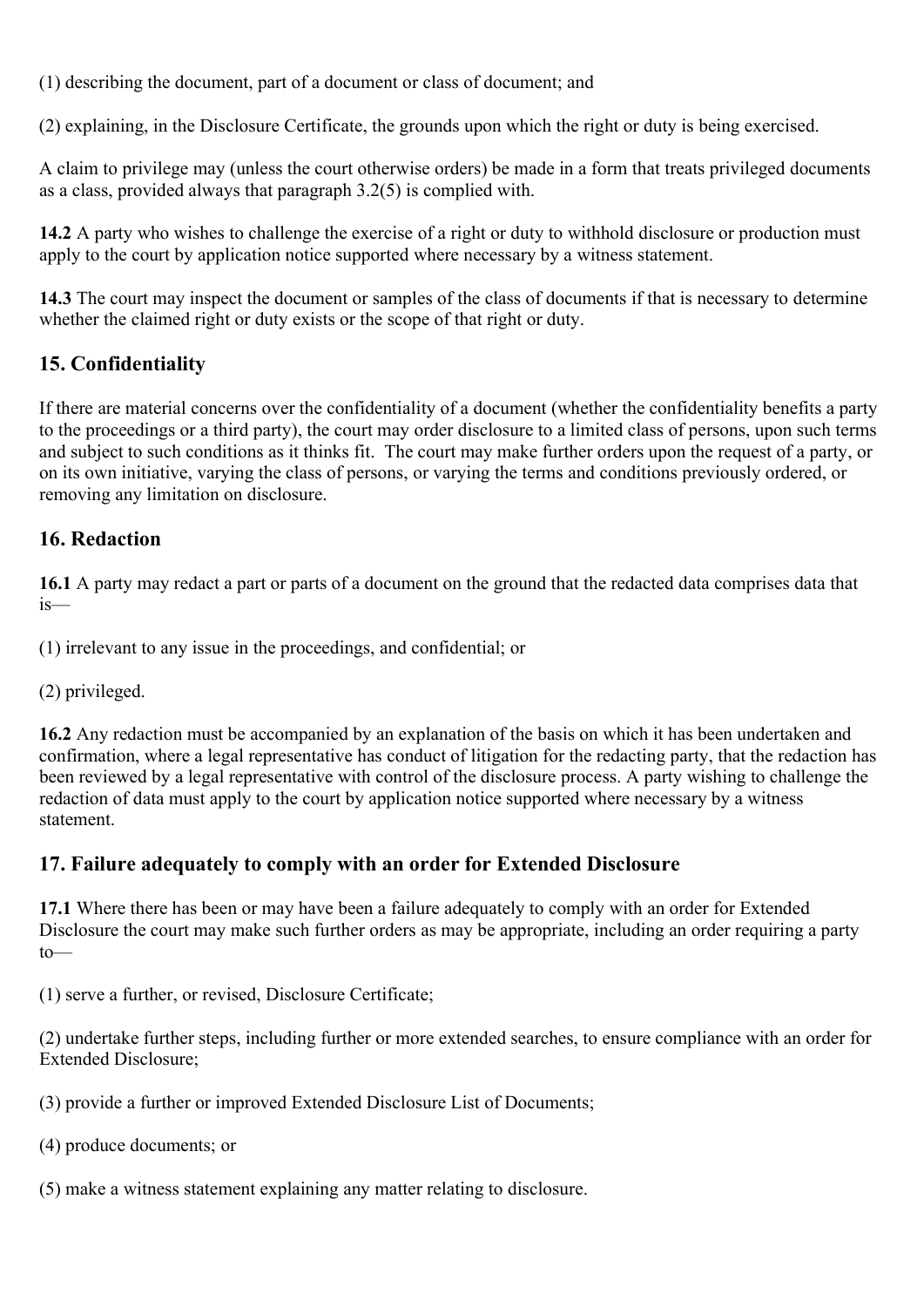17.2 The party applying for an order under paragraph 17.1 must satisfy the court that making an order is reasonable and proportionate (as defined in paragraph 6.4).

17.3 An application for any order under paragraph 17.1 should normally be supported by a witness statement.

#### 18. Varying an order for Extended Disclosure; making an additional order for disclosure of specific documents

18.1 The court may at any stage make an order that varies an order for Extended Disclosure. This includes making an additional order for disclosure of specific documents or narrow classes of documents relating to a particular Issue for Disclosure.

18.2 The party applying for an order under paragraph 18.1 must satisfy the court that varying the original order for Extended Disclosure is necessary for the just disposal of the proceedings and is reasonable and proportionate (as defined in paragraph 6.4).

18.3 An application for an order under paragraph 18.1 must be supported by a witness statement explaining the circumstances in which the original order for Extended Disclosure was made and why it is considered that order should be varied.

 18.4 The court's powers under this paragraph include, but are not limited to, making an order for disclosure in the form of Models  $B\underline{A}$  to E and requiring a party to make a witness statement explaining any matter relating to disclosure.

## 19. Restriction on use of a privileged document which has been inadvertently produced

 19.1 Where a party inadvertently produces a privileged document, the party who has received the document may use it or its contents only with the permission of the court.

19.2 Where a party is told, or has reason to suspect, that a document has been produced to it inadvertently, that party shall not read the document and shall promptly notify the party who produced it to him.-\_If that party confirms that the document was produced inadvertently, the receiving party shall, unless on application the court otherwise orders, either return it or destroy it, as directed by the producing party, without reading it.

## 20. Sanctions

20.1 Throughout disclosure the court retains its full powers of case management and the full range of sanctions available to it.

**20.2** If a party has failed to comply with its obligations under this pilot including by—

(1) failing to comply with any procedural step required to be taken;

(2) failing to discharge its disclosure duties Disclosure Duties; or

(3) failing to cooperate with the other parties, including in-the process of seeking to complete, agree and update the Disclosure Review Document,

 the court may adjourn any hearing, make an adverse order for costs or order that any further disclosure by a party be conditional on any matter the court shall specify. This provision does not limit the court's power to deal with the failure as a contempt of court in an appropriate case.

# 21. Documents referred to in evidence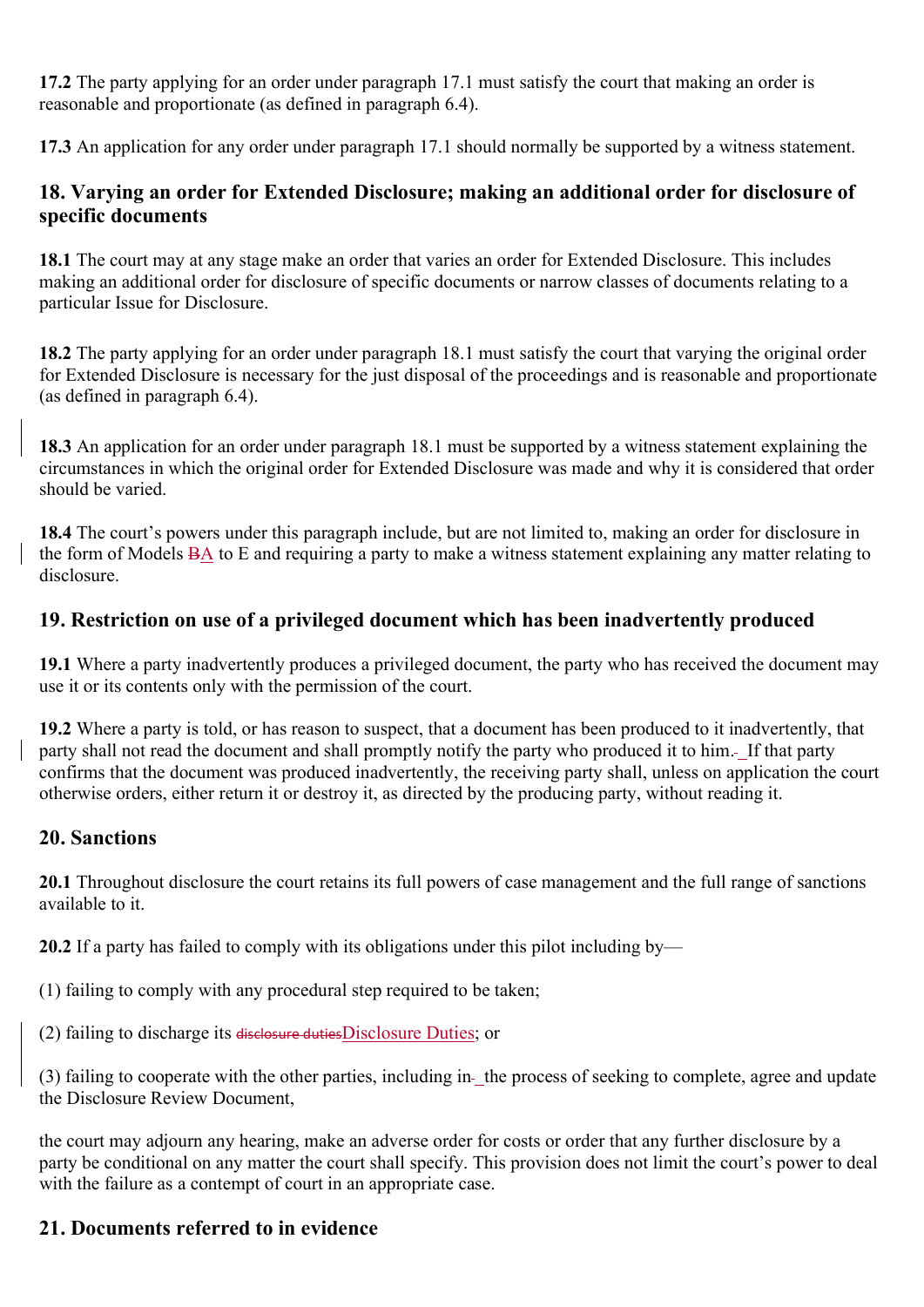21.1 A party may at any time request a copy of a document which has not already been provided by way of disclosure but is mentioned in—

- (1) a statement of case;
- (2) a witness statement;
- (3) a witness summary;
- (4) an affidavit; or
- (5) an expert's report.

21.2 Copies of documents mentioned in a statement of case, witness evidence or an expert's report and requested in writing should be provided by agreement unless the request is unreasonable or a right to withhold production is claimed.

21.3 A document is mentioned where it is referred to, cited in whole or in part or there is a direct allusion to it.

21.4 Subject to rule 35.10(4), the court may make an order requiring a document to be produced if it is satisfied such an order is reasonable and proportionate (as defined in paragraph 6.4).

## 22. Cost

22.1 The parties are required to provide an estimate of what they consider to be the likely costs of giving the disclosure proposed by them in the Disclosure Review Document, and the likely volume of documents involved, in order that a court may consider whether such proposals on disclosure are reasonable and proportionate (as defined in paragraph 6.4). These estimated costs may be used by the court in the cost budgeting process.

22.2 In cases where the cost budgeting scheme applies, if it is not practical to complete the disclosure section of Form H in relation to disclosure prior to the court making an order in relation to disclosure at the case management conference, the parties may notify the court that they have agreed to postpone completion of that section of Form H until after the case management conference. If they have agreed to postpone they must complete the disclosure section within such period as is ordered by the court after an order for disclosure has been made at the case management conference. Where possible the court will then consider (and if appropriate, approve) that part of the cost budget without an oral hearing.

# 23. False Disclosure Certificates

23.1 Proceedings for contempt of court may be brought against a person who signs, or causes to be signed by another person, a false Disclosure Certificate without an honest belief in its truth.

# SECTION II

# Disclosure before proceedings start

**31.16.—(1)** This rule applies where an application is made to the court under any Act for disclosure before proceedings have started.

(2) The application must be supported by evidence.

(3) The court may make an order under this rule only where—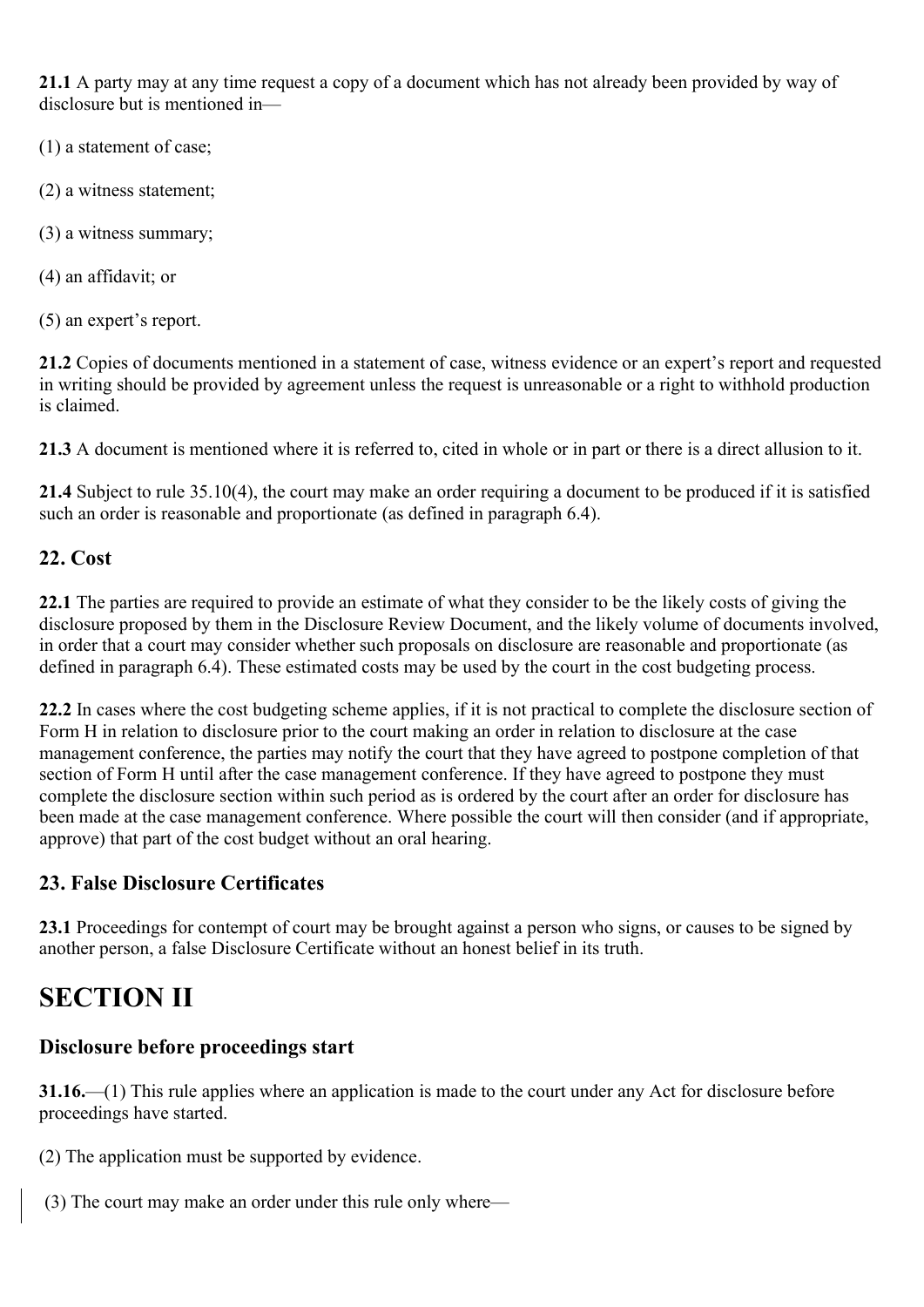(a) the respondent is likely to be a party to subsequent proceedings;

(b) the applicant is also likely to be a party to those proceedings;

 (c) if proceedings had started, the respondent's duty by way of standard disclosure, set out in rule 31.6, would extend to the documents or classes of documents of which the applicant seeks disclosure; and

(d) disclosure before proceedings have started is desirable in order to—

(i) dispose fairly of the anticipated proceedings;

(ii) assist the dispute to be resolved without proceedings; or

(iii) save costs.

(4) An order under this rule must—

(a) specify the documents or the classes of documents which the respondent must disclose; and

(b) require him, when making disclosure, to specify any of those documents—

(i) which are no longer in his control; or

(ii) in respect of which he claims a right or duty to withhold inspection.

(5) Such an order may—

 (a) require the respondent to indicate what has happened to any documents which are no longer in his control; and

(b) specify the time and place for disclosure and inspection.

 (Rule 78.26 contains rules in relation to the disclosure and inspection of evidence arising out of mediation of certain cross-border disputes.)

#### Orders for disclosure against a person not a party

 $31.17$ —(1) This rule applies where an application is made to the court under any Act for disclosure by a person who is not a party to the proceedings.

(2) The application must be supported by evidence.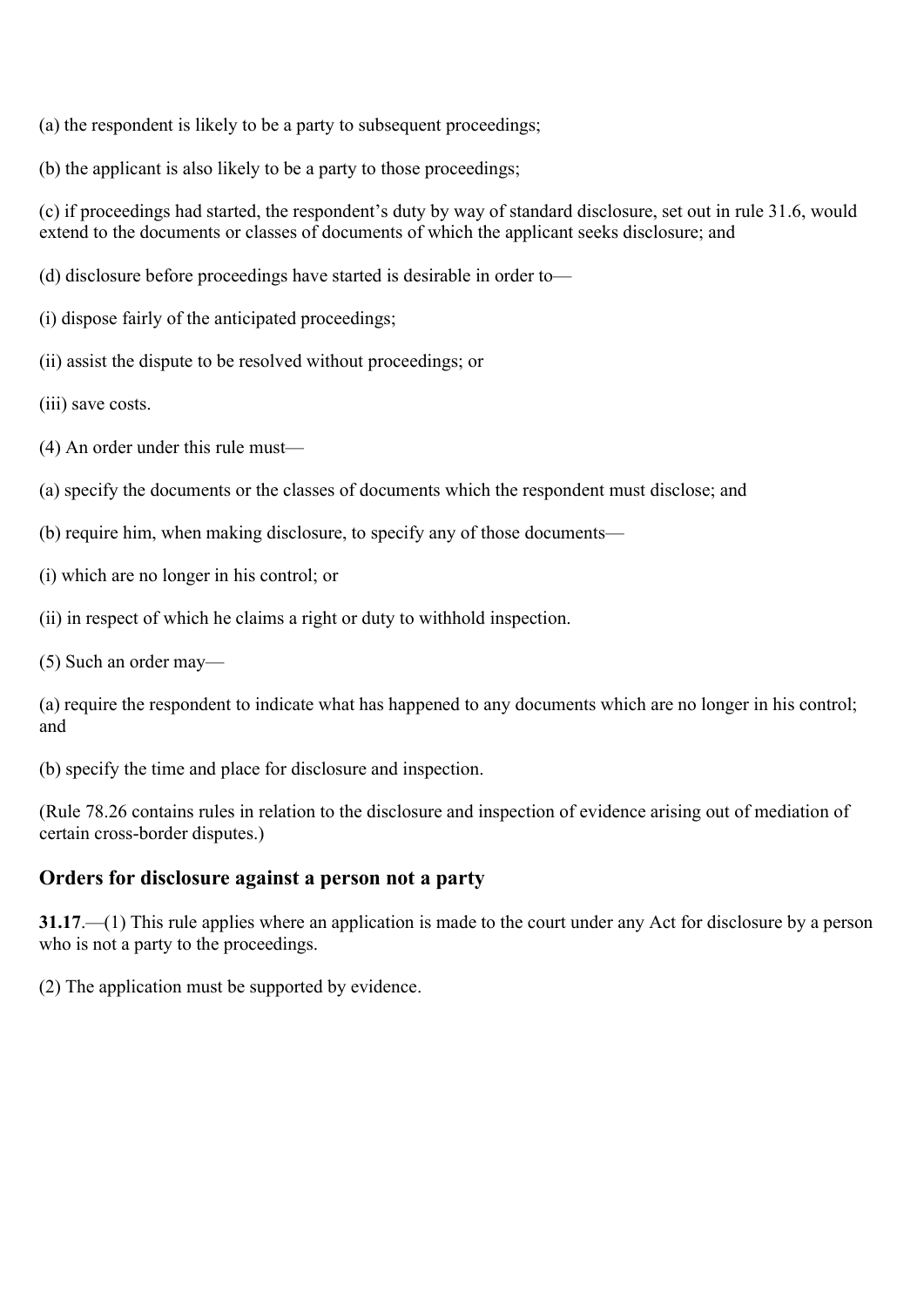(3) The court may make an order under this rule only where—

 (a) the documents of which disclosure is sought are likely to support the case of the applicant or adversely affect the case of one of the other parties to the proceedings; and

(b) disclosure is necessary in order to dispose fairly of the proceedings or to save costs.

(4) An order under this rule must—

(a) specify the documents or the classes of documents which the respondent must disclose; and

(b) require the respondent, when making disclosure, to specify any of those documents—

(i) which are no longer in his control; or

(ii) in respect of which he claims a right or duty to withhold inspection.

(5) Such an order may—

 (a) require the respondent to indicate what has happened to any documents which are no longer in his control; and

(b) specify the time and place for disclosure and inspection.

 (Rule 78.26 contains rules in relation to the disclosure and inspection of evidence arising out of mediation of certain cross-border disputes.)

#### Rules not to limit other powers of the court to order disclosure

31.18.—Rules 31.16 and 31.17 do not limit any other power which the court may have to order—

(a) disclosure before proceedings have started; and

(b) disclosure against a person who is not a party to proceedings.

# Claim to withhold inspection or disclosure of a document (public interest immunity)

31.19.—(1) A person may apply, without notice, for an order permitting him to withhold disclosure of a document on the ground that disclosure would damage the public interest.

(2) Unless the court orders otherwise, an order of the court under paragraph (1)—

(a) must not be served on any other person; and

(b) must not be open to inspection by any person.

…

 (8) This Part does not affect any rule of law which permits or requires a document to be withheld from disclosure or inspection on the ground that its disclosure or inspection would damage the public interest.

#### Subsequent use of disclosed documents and completed Electronic Documents Questionnaires

**31.22.**—(1) A party to whom a document has been disclosed may use the document only for the purpose of the proceedings in which it is disclosed, except where—

(a) the document has been read to or by the court, or referred to, at a hearing which has been held in public;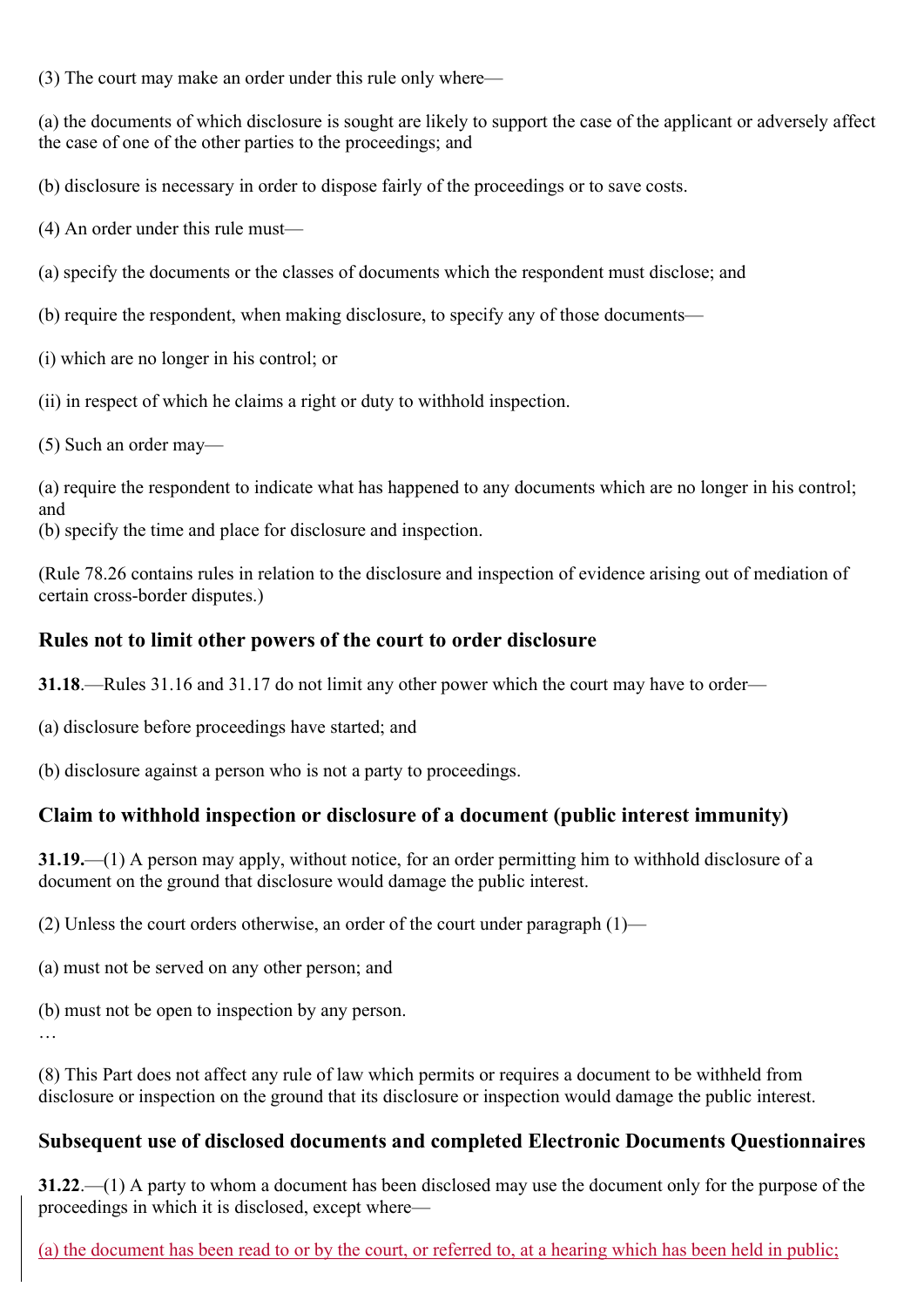ł ) en read to or by $(\mathrm{b})$  the court<del>, or referred to, at</del>

(b) the court gives permission; or

 (c) the party who disclosed the document and the person to whom the document belongs agree.

 (2) The court may make an order restricting or prohibiting the use of a document which has been disclosed, even where the document has been read to or by the court, or referred to, at a hearing which has been held in public.

(3) An application for such an order may be made—

(a) by a party; or

(b) by any person to whom the document belongs.

 (4) For the purpose of this rule, an Electronic Documents Questionnaire which has been completed and served by another party pursuant to Practice Direction 31B is to be treated as if it is a document which has been disclosed.

## Appendix 1to Practice Direction 51U

#### Definitions for the purpose of Section I

 1.1 "Control" in the context of disclosure includes documents: (a) which are or were in a party's physical possession; (b) in respect of which a party has or has had a right to possession; or (c) in respect of which a party has or has had a right to inspect or take copies.

 1.2 "Copy" means a facsimile of a document either in the same format as the document being copied or in a similar format that is readable by the recipient, and in all cases having identical content.

 1.3 "Data Sampling" means the process of checking data by identifying and checking representative individual documents.

 1.4 "Disclose" comprises a party stating that a document that is or was in its control has been identified or forms part of an identified class of documents and either producing a copy, or stating why a copy will not be produced.

 1.5 "Disclosure Certificate" means a certificate that is substantially in the form set out in Appendix 3 and signed in accordance with the Practice Direction.

 1.6 "Disclosure Review Document" means the Disclosure Review Document at Appendix 2 which is to be completed by the parties pursuant to the Practice Direction, in respect of any application for Extended Disclosure.

1.7 "Electronic Image" means an electronic representation of a paper document.